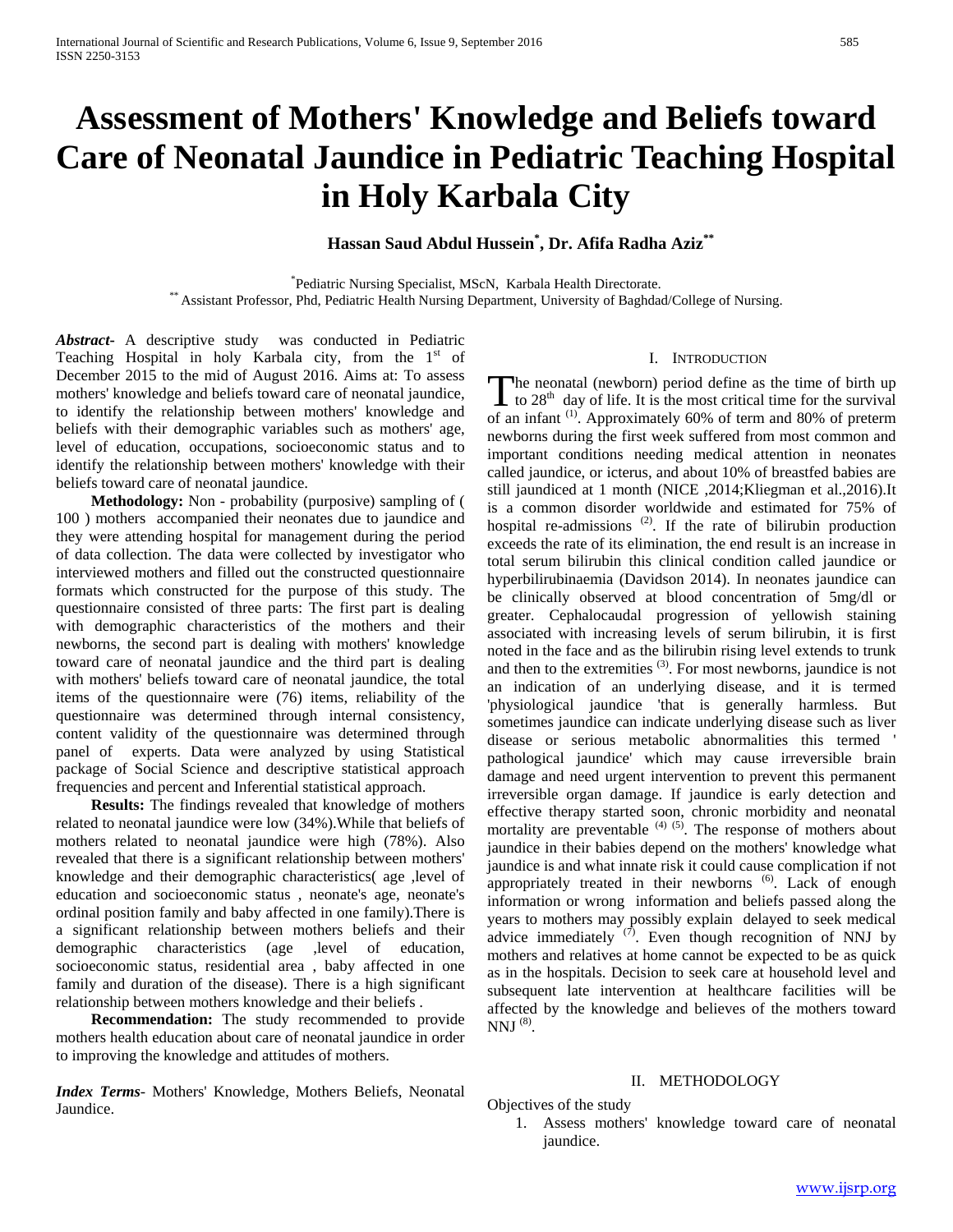- 2. Assess mothers' beliefs toward care of neonatal jaundice.
- 3. Identify the relationship between mothers' knowledge and mothers' beliefs with their demographic variables such as mothers' age, level of education, occupations and socioeconomic status.

 **Design of the study:** The study was a descriptive (cross sectional research design) which performed on mothers having neonate with jaundice , starting from the  $1<sup>st</sup>$  of December 2015 to the mid of August 2016, in order to assess the knowledge and beliefs of mothers toward care of neonatal jaundice.

 **Setting of the Study:** The study was conducted in Pediatric Teaching Hospital in holy Karbala city. This hospital treated large numbers of children because this the main hospital and the only one in Holy Karbala City. Data collection during period 10April to 10 June 2016 after permission obtained from the hospital.

Sample of the Study: Non- probability (purposive) sampling method was used to select ( 100 ) mothers accompanied their neonates due to jaundice and they were attending hospital for management during the study.

 **Method of Data Collection:** Data were obtained by researcher who contacted mothers and informed of the purpose of the study, those who gave consent to participation had direct interviewed to assess the knowledge and beliefs toward neonatal jaundice ,the investigator were filling the structured questionnaire form which developed for this study. All information given by the mothers were kept confidential and they were used merely for the purpose of this study. An average, each interview was taken from 25 to 35 minutes.

 **Study instrument:** A questionnaire consisted of three parts and covering sheet that included statements to introduce the investigator and the purpose of the study which includes the followings parts:

1. Demographic characteristics of mothers

2. Demographic characteristics of mothers

 **Part 2: Mothers' Knowledge toward Care of Neonatal Jaundice:** Which consist of (60) items divided into (8) main sections and comprises the general concepts about neonatal jaundice (8) items , causes of neonatal jaundice (7) items, dangerous factors that develop to sever jaundice (4) items, signs and symptoms of neonatal jaundice (9) items , complications of sever jaundice in newborn (6) items , danger signs of neonatal jaundice (4) items , diagnostic tests of neonatal jaundice (4) items , treatment of neonatal jaundice (4) items. The questionnaire was rated according to (3) points – likert scale as ( know , uncertain , don't now ) . the level were scored as (3) for know , (2) for uncertain , and (1) for don't now to measuring mean of score.

 **Part 3: Mothers' Beliefs toward Care of Neonatal Jaundice** It was concerned with the beliefs on care of neonatal jaundice among mothers which consisted of ( 16 ) items to determine the beliefs that mother have in regard to the disease , data were analyzed according to three points – likert scale as (1) for belief , ( 2 ) for uncertain , ( 3 ) for don't belief.

 **Validity and Reliability**: The content validity of the instrument was established through a panel of (22) experts, the reliability of the items were based on the internal consistency of the questionnaire was assessed by calculating Cronbach s' Alpha which as= 0.89 and 0.82 for mothers knowledge and mothers belief respectively.

 **Statistical analysis**: The statistical data analysis approach by using (SPSS-ver.20) is used in order to analyze the data of the study. A descriptive statistical data analysis approach used to describe the study variables : Frequencies, percentages, standard deviation and mean of score; and inferential statistical data analysis approach: used by application of the Chi-square test.

**Part 1: Demographic characteristics which includes:**

| Ш. | <b>RESULTS</b> |
|----|----------------|
|    |                |

**Table (1): Distribution of Mothers by their Demographic Characteristics**

| No.            | <b>Characteristics</b>    | variables                    | <b>Mother</b> |               |  |
|----------------|---------------------------|------------------------------|---------------|---------------|--|
|                |                           |                              | F             | $\frac{0}{0}$ |  |
|                |                           | $16 - 20$                    | 7             | 7             |  |
|                |                           | $21 - 25$                    | 9             | 9             |  |
|                | Mothers' age (years)      | $26 - 30$                    | 30            | 30            |  |
| $\vert$ 1      |                           | $31 - 35$                    | 24            | 24            |  |
|                |                           | $36 - 40$                    | 8             | 8             |  |
|                |                           | $41 - 45$                    | 22            | 22            |  |
|                |                           | <b>Total</b>                 | 100           | 100           |  |
|                |                           | <b>Illiterate</b>            | 15            | 15            |  |
| $\overline{2}$ | <b>Level of education</b> | Read & write                 | 8             | 8             |  |
|                |                           | Primary school graduate      | 22            | 22            |  |
|                |                           | Intermediate school graduate | 31            | 31            |  |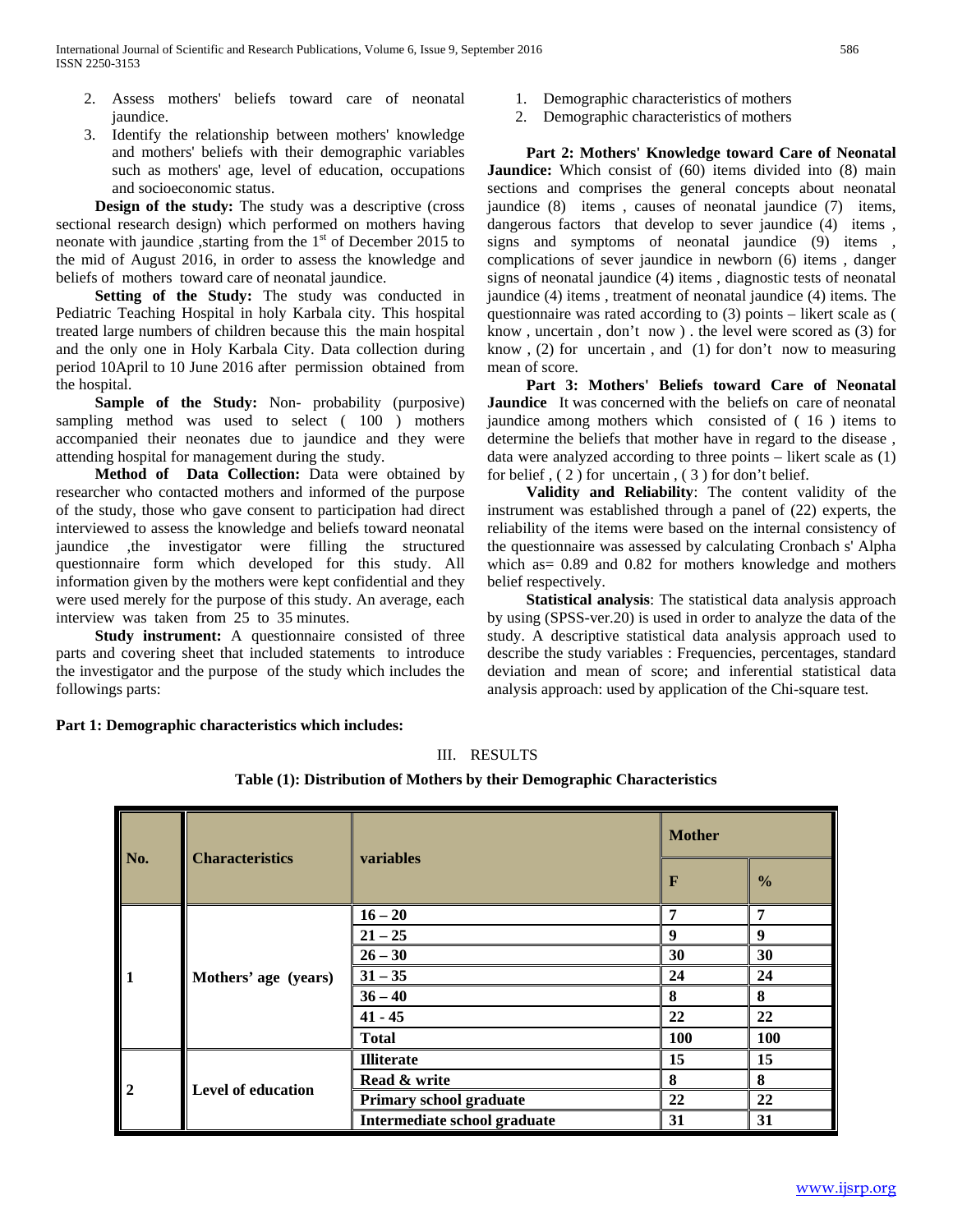|                         |                         | secondary school graduate | 7          | 7          |
|-------------------------|-------------------------|---------------------------|------------|------------|
|                         |                         | institute graduates       | 9          | 9          |
|                         |                         | College graduate          | 8          | 8          |
|                         | <b>Total</b>            |                           | 100        | 100        |
|                         |                         | <b>House</b> wife         | 80         | 80         |
| $\overline{\mathbf{3}}$ | Occupational            | <b>Employee</b>           | 20         | 20         |
|                         |                         | <b>Total</b>              | <b>100</b> | <b>100</b> |
|                         |                         |                           |            |            |
|                         |                         | Low $(\leq 5\n-10)$       | 60         | 60         |
| $\overline{\mathbf{4}}$ | Socioeconomic status    | <b>Middle (11-25)</b>     | 32         | 32         |
|                         |                         | High (26-29)              | 8          | 8          |
|                         |                         | <b>Total</b>              | 100        | 100        |
|                         |                         | <b>Rural</b>              | 35         | 35         |
| 5                       | <b>Residential area</b> | urban                     | 65         | 65         |
|                         |                         | <b>Total</b>              | 100        | 100        |

## **No: Number, F: Frequency, % Percentage**

 This table shows that the (30%) of the study sample are within third age group  $(26 - 30)$  years old. concerning education, results indicate that the (31%) of the mothers are intermediate school graduate. Regarding occupation, (80%) of the mothers are

housewife. In addition, most of the mothers (60%) are making low socioeconomic status. Finally in this table, the study results indicate that the most of the mothers (65%) living in urban areas.

## **Table(2): Distribution of Neonates by their Demographic Characteristics**

| No.           | <b>Characteristics</b> | <b>variables</b> | $\mathbf{F}$ | $\frac{0}{0}$ |
|---------------|------------------------|------------------|--------------|---------------|
|               |                        | $1 - 7$          | 83           | 83            |
|               |                        | $8 - 14$         | 14           | 14            |
| Neonate's age | (Days)                 | $15 - 21$        | $\mathbf{2}$ |               |
|               |                        | $22 - 28$        |              |               |
|               |                        | <b>Total</b>     | <b>100</b>   | 100           |
|               |                        | <b>Male</b>      | 68           | 68            |
| $\mathbf{2}$  | Neonate's gender       | <b>Female</b>    | 32           | 32            |
|               |                        | <b>Total</b>     | <b>100</b>   | <b>100</b>    |

|                         |                                            | <b>First</b>                      | 40             | 40         |
|-------------------------|--------------------------------------------|-----------------------------------|----------------|------------|
|                         | Neonate's<br>ordinal                       | <b>Second</b>                     | 25             | 25         |
| 3                       | position in family with                    | <b>Third</b>                      | 15             | 15         |
|                         | <b>Jaundice</b>                            | <b>Fourth</b>                     | 9              | 9          |
|                         |                                            | <b>Fifth and above</b>            | 11             | 11         |
|                         |                                            | <b>Total</b>                      | <b>100</b>     | <b>100</b> |
|                         |                                            | <b>Breast feeding</b>             | 90             | 90         |
| $\overline{\mathbf{4}}$ | Neonate's feed methods                     | <b>Artificial feeding</b>         | $\overline{2}$ | 2          |
|                         |                                            | <b>Mixed feeding</b>              | 8              | 8          |
|                         |                                            | <b>Total</b>                      | <b>100</b>     | 100        |
| 5                       | with $\vert$<br><b>Previous</b><br>history | No previous sibling with jaundice | 60             | 60         |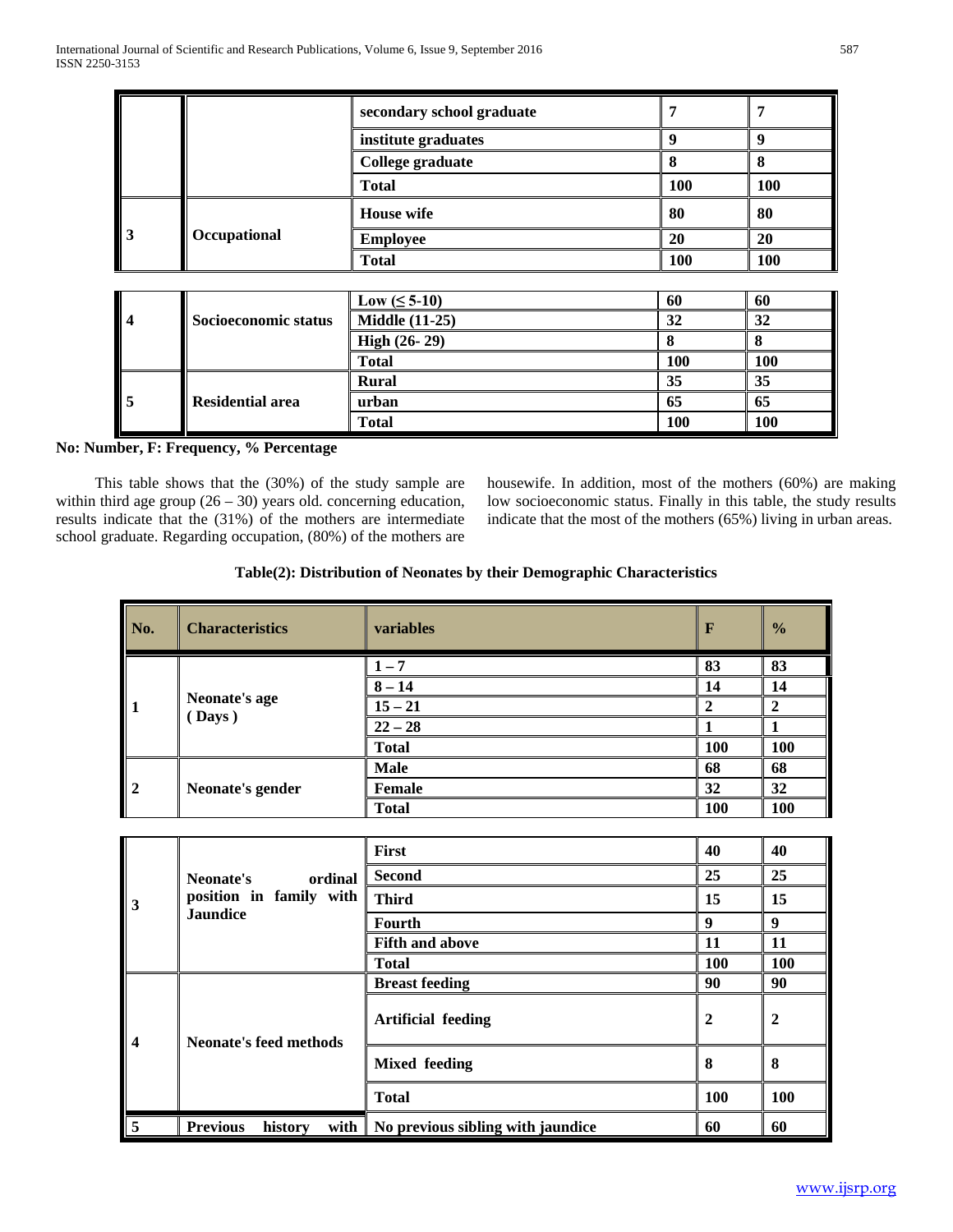|                          | NNJ in one family.                | Previous sibling with jaundice | 40         | 40         |
|--------------------------|-----------------------------------|--------------------------------|------------|------------|
|                          |                                   | <b>Total</b>                   | <b>100</b> | <b>100</b> |
|                          |                                   | First day of life              |            |            |
| $\overline{\phantom{a}}$ | Neonate's age at onset of         | Second to seventh day life     | 90         | 90         |
|                          | jaundice<br>Days).                | After seventh day life         |            |            |
|                          |                                   | <b>Total</b>                   | <b>100</b> | <b>100</b> |
|                          |                                   | $1-7$ days                     | 90         | 90         |
| $\parallel$ <sup>7</sup> | Duration of the disease<br>(Days) | Above 7 days                   | 10         | 10         |
|                          |                                   | <b>Total</b>                   | <b>100</b> | <b>100</b> |

*No: Number, F: Frequency, % Percentage*

 This shows that the (83%) of neonate within first age group (1-7) days old. Concerning gender, study results indicate that the most of the sample (68%) is male neonate. Regarding neonate's ordinal position in family with Jaundice, the study results indicate (40%) first neonate ordinal with jaundice. Concerning methods of neonate feeding, results indicate that the (90%) of the neonate making breast feeding. In addition, (60%) of the neonates no previous sibling with jaundice. Concerning onset of jaundice, the study results reveals (90%) second to seventh day age that onset jaundice. Finally, the study results indicate that the  $(90\%)$  of the study sample are  $(1-7)$  days duration of the disease (jaundice).

## **Table (3):The Overall Mothers' knowledge towards Care of Neonatal Jaundice**

| Mothers'<br>knowledge<br>towards<br><b>Care of Neonatal Jaundice</b> | Mothers' response | $\mathbf F$ | $\frac{0}{0}$ | <b>M.S.</b> | S.D  | <b>Report</b> |  |
|----------------------------------------------------------------------|-------------------|-------------|---------------|-------------|------|---------------|--|
|                                                                      | Don't know        | 59          | 59            |             |      |               |  |
|                                                                      | U <b>ncertain</b> |             |               | 1.75        | 0.93 | Fail          |  |
|                                                                      | <b>Know</b>       | 34          | 34            |             |      |               |  |

**F= Frequency, %= Percentage, Cut Off Point,, M.S.= Mean "Pass (mean of score equal or more than 2), fail (mean of score less than 2)", S.D= Stander Deviation.**

 This shows that the majority of mothers responses about knowledge towards care of neonatal jaundice are fail according

to mean of scores, (59%) of mothers have don't know responses about knowledge towards care of neonatal jaundice.

**Table (4): The Overall Mothers' Beliefs towards Care of Neonatal Jaundice**

| <b>Mothers</b><br><b>Beliefs</b><br>towards<br>Care of Neonatal Jaundice | Mothers' response | F  | $\frac{0}{2}$ | M.S. | S.D  | <b>Report</b>   |
|--------------------------------------------------------------------------|-------------------|----|---------------|------|------|-----------------|
|                                                                          | <b>Believed</b>   | 78 | 78            |      |      |                 |
|                                                                          | Uncertain         | 5  |               | 1.39 | 0.76 | <b>Believed</b> |
|                                                                          | Don't believed    | 17 | 17            |      |      |                 |

**F= Frequency, %= Percentage, Cut Off Point, M.S.= Mean of Score "Believed (mean of score 1-1.66), Uncertain (mean of score 1.67-2.33), Don't believed (mean of score 2.34 and more). S.D= Stander Deviation.**

 This table shows that the majority of mothers' responses are believed towards care of neonatal jaundice according to mean of scores ,(78%) of mothers have believed responses towards care of neonatal jaundice.

#### **Table (5): Association between Mothers' knowledge with Their Demographic Characteristics**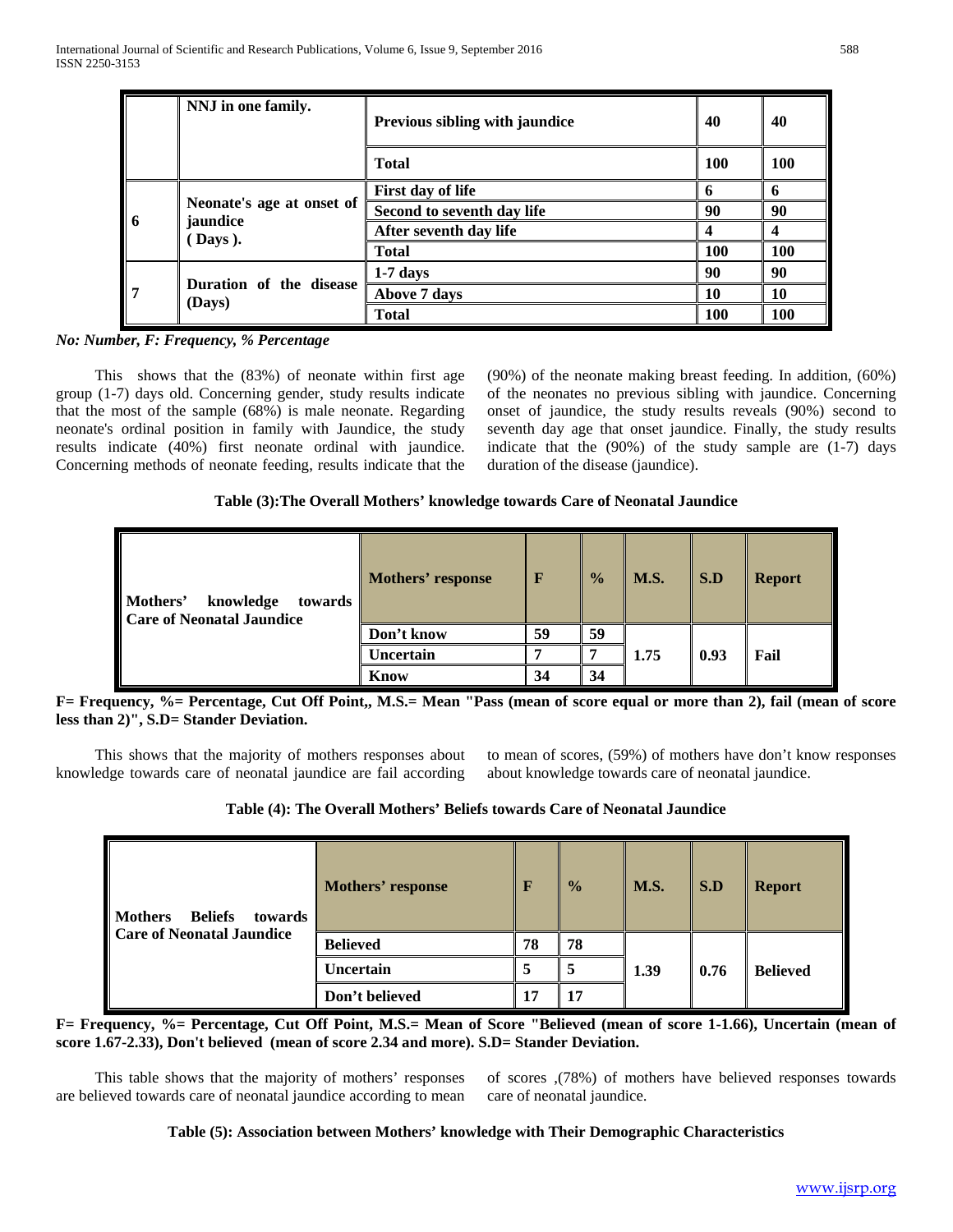| Demographic data          | variables                                 |                         | Mothers' knowledge      |                         |          | d.f                     | p-value |  |
|---------------------------|-------------------------------------------|-------------------------|-------------------------|-------------------------|----------|-------------------------|---------|--|
| of Mothers                |                                           | don't<br>know           | <b>Uncertain</b>        | <b>Know</b>             | $\chi^2$ |                         |         |  |
|                           | $16 - 20$                                 | $\overline{\mathbf{3}}$ | $\bf{0}$                | $\overline{\mathbf{4}}$ |          |                         |         |  |
|                           | $21 - 25$                                 | $\overline{2}$          | $\overline{\mathbf{4}}$ | $\mathbf{3}$            |          |                         |         |  |
| Mothers'<br>age           | $26 - 30$                                 | 13                      | $\mathbf{0}$            | 17                      | 55.56    | 10                      | 0.00    |  |
| (years)                   | $31 - 35$                                 | 24                      | $\bf{0}$                | $\bf{0}$                |          |                         | H.S     |  |
|                           | $36 - 40$                                 | $\bf{8}$                | $\boldsymbol{0}$        | $\bf{0}$                |          |                         |         |  |
|                           | $41 - 45$                                 | 9                       | $\overline{\mathbf{3}}$ | <b>10</b>               |          |                         |         |  |
|                           |                                           |                         |                         |                         |          |                         |         |  |
|                           | <b>Illiterate</b>                         | 14                      | $\bf{0}$                | $\mathbf{1}$            |          |                         |         |  |
|                           | Read & write                              | 6                       | $\bf{0}$                | $\overline{2}$          |          |                         |         |  |
|                           | <b>Primary</b><br>school<br>graduate      | 16                      | 1                       | 5                       |          |                         |         |  |
| <b>Level of education</b> | <b>Intermediate</b><br>school<br>graduate | 21                      | 5                       | 5                       | 49.84    | 12                      | 0.000   |  |
|                           | school<br>secondary<br>graduate           | $\mathbf{1}$            | $\mathbf{0}$            | 6                       |          |                         | H.S     |  |
|                           | institute graduates                       | $\mathbf{1}$            | $\mathbf{1}$            | $\overline{7}$          |          |                         |         |  |
|                           | College graduate                          | $\bf{0}$                | $\mathbf{0}$            | 8                       |          |                         |         |  |
|                           | <b>House wife</b>                         | 44                      | $\overline{7}$          | 29                      |          |                         | 0.180   |  |
| Occupational              | <b>Employee</b>                           | 15                      | $\mathbf{0}$            | 5                       | 3.43     | $\boldsymbol{2}$        | N.S     |  |
|                           | Low                                       | 48                      | $\overline{7}$          | 5                       |          |                         | 0.00    |  |
| Socioeconomic             | middle                                    | $\overline{7}$          | $\mathbf{0}$            | 25                      | 47.28    | $\overline{\mathbf{4}}$ |         |  |
| status                    | high                                      | $\overline{\mathbf{4}}$ | $\bf{0}$                | $\overline{\mathbf{4}}$ |          |                         | H.S     |  |

 = **Chi-square, d.f.= Degree of freedom, P-value= Probability value, H.S=High significant, S= Significant, N.S= No Significant**

 Table indicates that there are high significant association between the mothers knowledge and their age , level of education and socioeconomic status at p-value < 0.05; while no significant

relationship are reported in occupational and residential of mothers at p-value  $\langle 0.05,$ 

**Table (6): Association between Mothers' Beliefs with their Demographic Characteristics**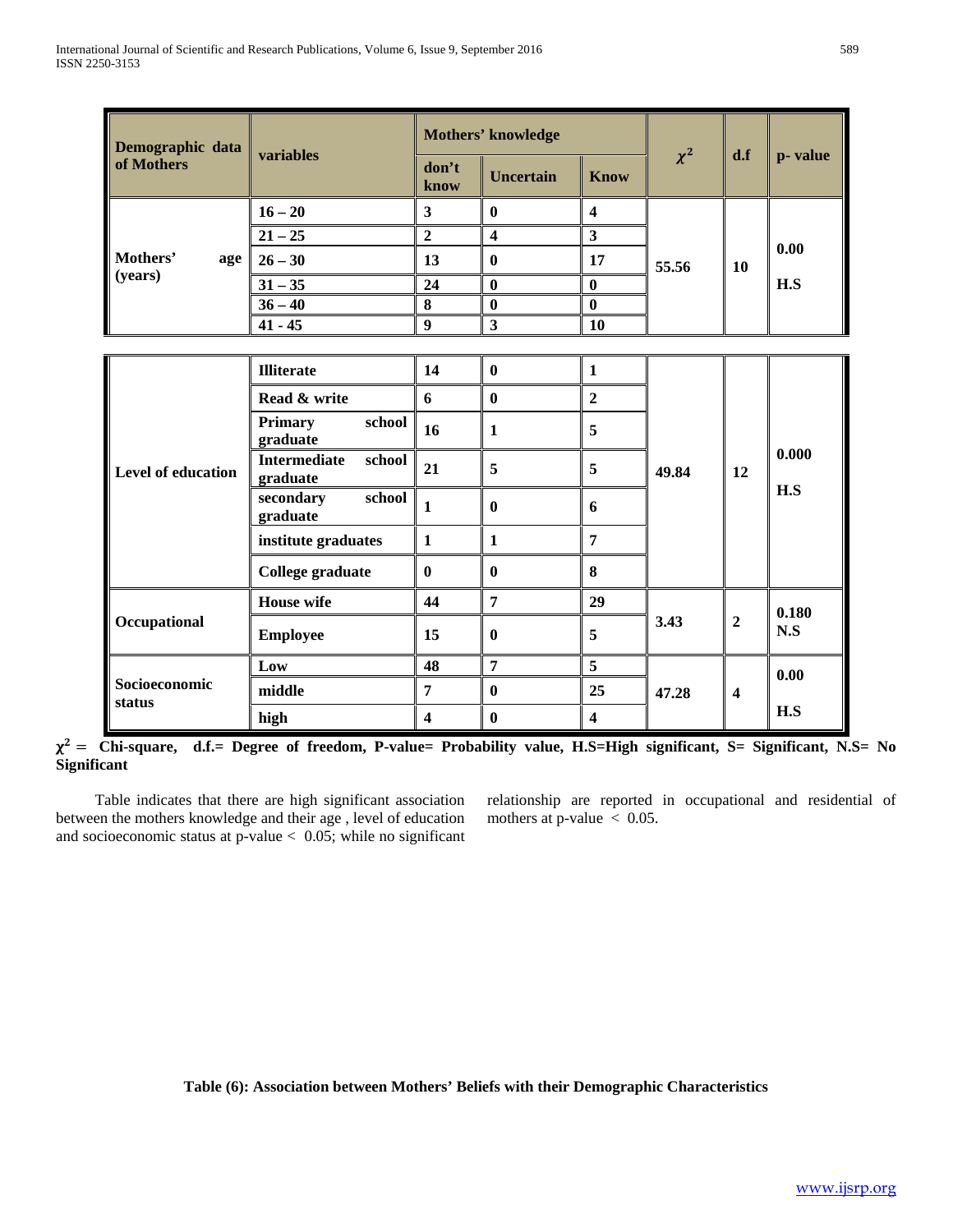| Demographic                |                                           | <b>Mothers' Beliefs</b> |              |                          |          | d.f | $p-$<br>value |
|----------------------------|-------------------------------------------|-------------------------|--------------|--------------------------|----------|-----|---------------|
| data of Mothers            | variables                                 | <b>Believed</b>         | uncertain    | Don't<br><b>Believed</b> | $\chi^2$ |     |               |
|                            | $16 - 20$                                 | 7                       | $\mathbf{0}$ | $\bf{0}$                 |          |     |               |
|                            | $21 - 25$                                 | $\overline{7}$          | $\bf{0}$     | $\overline{2}$           |          |     |               |
| Mothers'<br>age<br>(years) | $26 - 30$                                 | 16                      | $\bf{0}$     | 14                       | 44.85    | 10  | 0.000         |
|                            | $31 - 35$                                 | 19                      | 5            | $\bf{0}$                 |          |     | H.S           |
|                            | $36 - 40$                                 | $\overline{7}$          | $\bf{0}$     | $\mathbf{1}$             |          |     |               |
|                            | $41 - 45$                                 | 22                      | $\bf{0}$     | $\bf{0}$                 |          |     |               |
|                            | <b>Illiterate</b>                         | 15                      | $\bf{0}$     | $\bf{0}$                 |          |     |               |
|                            | Read & write                              | 8                       | $\bf{0}$     | $\bf{0}$                 |          |     |               |
|                            | Primary school<br>graduate                | 22                      | $\bf{0}$     | $\bf{0}$                 |          |     |               |
| Level<br>of                | <b>Intermediate</b><br>school<br>graduate | 21                      | 5            | 5                        | 66.85    | 12  | 0.000         |
| education                  | secondary<br>school<br>graduate           | $\overline{7}$          | $\mathbf{0}$ | $\bf{0}$                 |          |     | H.S           |
|                            | institute<br>graduates                    | 5                       | $\mathbf{0}$ | $\overline{\mathbf{4}}$  |          |     |               |
|                            | <b>College</b><br>graduate                | $\mathbf{0}$            | $\bf{0}$     | 8                        |          |     |               |

|                         | <b>House</b> wife | 69 | 5  | 6  |        |                         | 0.465 |
|-------------------------|-------------------|----|----|----|--------|-------------------------|-------|
| Occupational            | <b>Employee</b>   | 19 | 0  |    | 1.532  | $\overline{2}$          | N.S   |
|                         | Low               | 43 | 2  | 15 |        | $\overline{\mathbf{4}}$ | 0.008 |
| Socioeconomic<br>status | middle            | 29 | -1 | 2  | 13.724 |                         | S     |
|                         | High              | o  |    | 0  |        |                         |       |
| <b>Residential area</b> | <b>Rural</b>      | 35 |    | 0  | 25.339 | $\overline{2}$          | 0.000 |
|                         | urban             | 33 | 5  | 27 |        |                         | H.S   |

 = **Chi-square, d.f.= Degree of freedom, P-value= Probability value , H.S=High significant ,S= Significant, N.S= No Significant**

 Table indicates that there are high significant relationships between the overall mothers beliefs and their age ,level of education and residential area of mothers at p-value< 0.05; while significant relationship is reported with the socioeconomic status of mothers at p-value < 0.05.

## **Table (7): Association between Mothers' knowledge with their Beliefs**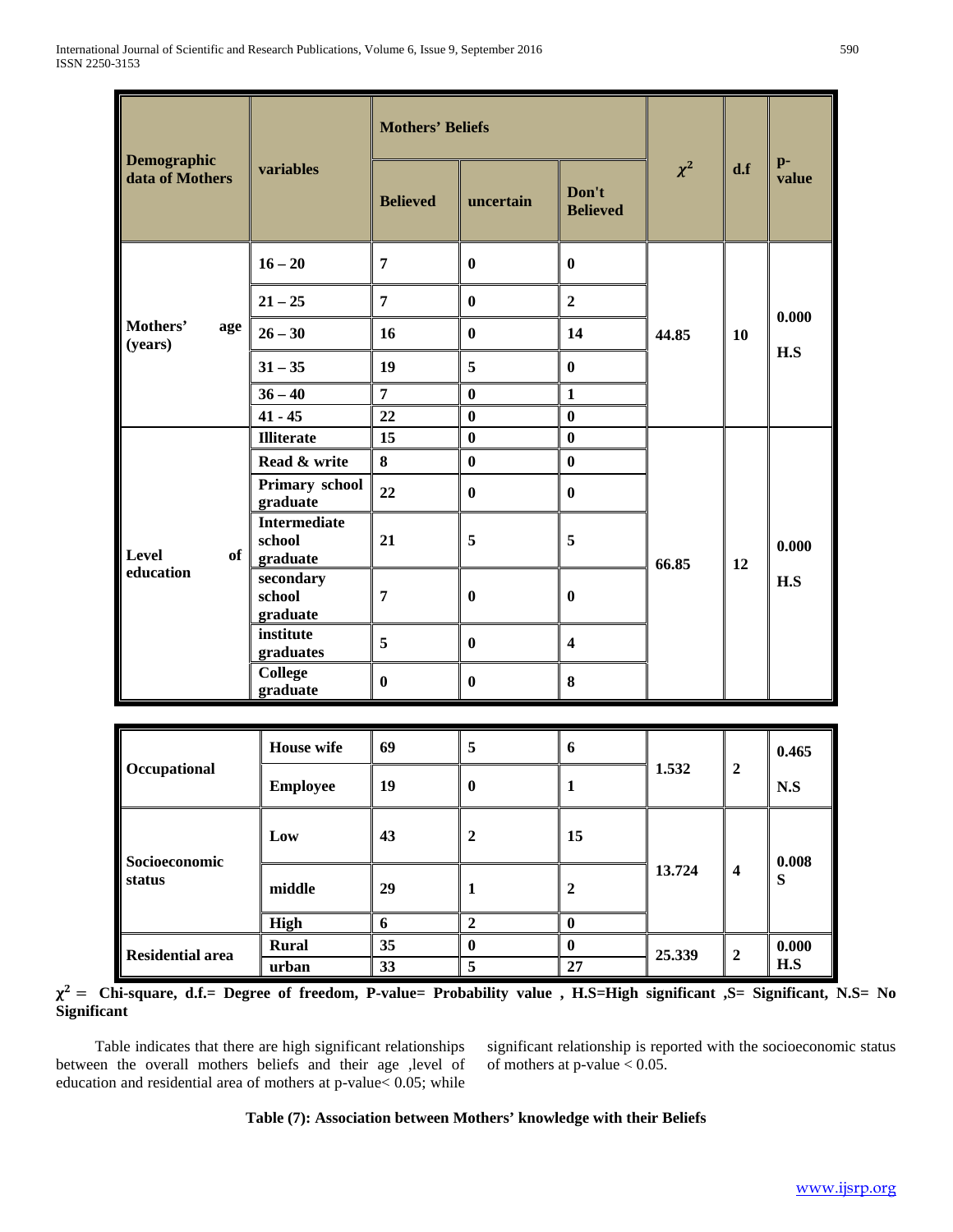| <b>Demographic</b><br>data |               | <b>Believes</b> |           |                          |              |          | $\mathbf{p}$ -   |       |
|----------------------------|---------------|-----------------|-----------|--------------------------|--------------|----------|------------------|-------|
|                            | <b>Rating</b> | <b>Believed</b> | Uncertain | Don't<br><b>Believed</b> | <b>Total</b> | $\chi^2$ | d.f              | value |
|                            | Don't know    | 58              |           |                          | 59           |          | $\boldsymbol{4}$ |       |
|                            | Uncertain     | 7               |           | v                        |              |          |                  | 0.000 |
| Knowledge                  | <b>Know</b>   | 13              | 5         | 16                       | 34           | 47.542   |                  | H.S   |
|                            | <b>Total</b>  | 78              | C         | 17                       | <b>100</b>   |          |                  |       |

 $\chi^2$  = Chi-square, df= Degree of freedom, P-value= Probability value, H.S=High significant  $S$ = Significant, N.S= No **Significant.**

 Table presents that there is a high significant association between the overall mothers knowledge and mothers beliefs at pvalue  $< 0.05$ . The study indicates that (59%) of the mothers didn't know responses about NNJ, (58%) of them have believed responses. while the mothers with known responses account  $(34\%)$ ,  $(13\%)$  of them have believed responses about NNJ. 3.

#### IV. DISCUSSION

## **Part (I): Discussion of the demographic characteristics 1. Discussion of Mother Demographic Characteristics**

 Study results reveals that the (30%) of the study sample are within third age group  $(26 - 30)$  years old. This results come with the study of Ekwochi et al.,(2015) have studied Neonatal Jaundice. Perception and Care Seeking Behaviors among Mothers/ Caregivers in a Developing Setting , Nigeria. Their results indicate that the most of mothers(42.3%) within age group (26-30) years old. Robinson et al., (2008) mentioned in their study that maternal age between 25-35 years is one of minor risk factors for development of Hyperbilirubinaemia in neonates  $(9)(10)$ <sup>p</sup>.

 Concerning education, results indicate that the (31%) of the mothers are intermediate school graduate. This results agrees with the study of AL-Shamsi et al.,(2010) have studied a descriptive study to assess non-medical treatment of neonatal jaundice in Qadisieh , And findings indicate that the (83%) of mothers were educated up to intermediate school graduate. Regarding occupation,(80%) of the mothers in current study are housewife. This result is approximately similar to the study of Soheila et al.,(2014) have studied knowledge and attitude of postnatal mothers on neonatal jaundice in Motahari hospital, Iran. Their results indicate that the most of mothers (79.5%)were housewives. Also results come with the study of Yeshi (2015) has assessed mothers knowledge and attitudes of them. Their findings indicate that the most of the mothers (30.2%) are housewife. In addition, most of the mothers (60%) are low socioeconomic status. This results agree with Ekwochi et al., (2015) who indicated that over half (51.9%) of the surveyed mothers were in the low socio-economic class. Finally, the study results indicate that the most of the mothers (65%) living in urban areas. A study of Abadit et al.,(2016) have assessed of knowledge and practice of neonatal care among post natal mothers attending in Ayder and Mekelle hospital in Ethiopia, a cross sectional study design is conducted on (290) participants,

interviewed with structured questionnaire, the findings indicate that the (53%) of mothers within age group (25-29) years old, most of the mothers (78.62%) are residence in urban areas. This agree with the present study  $^{(11)(12)(9)(13)(24)}$ .

### **3. Discussion of Neonatal Demographic Characteristics**

 Results shows that the (83%) of neonate within first age group (1-7) days old. This is similar to previous findings, Adebami (2015 ) who have studied appraisal of maternal knowledge of neonatal jaundice in Ilesa, southwestern Nigeria , and also found (54.1%) of babies aged (1-7) days. While the results of current study disagrees with Yaqub et al.,(2016) who found majority of neonates (46.5%) were aged between 6 and 10 days. Concerning gender, study results indicate that the most of the sample (68%) is male neonate. This results agree with Yahya et al.,(2013) who have studied incidence and risk factors of hyperbilirubinemia in neonatal in Mosul City and indicated that (66% ) were male neonates while(34%) were female. Regarding neonate's ordinal position in family with jaundice, the study results indicate (40%) first neonate ordinal with jaundice. This results agrees with Vikram et al.,(2012) who have studied cord blood bilirubin level as an early predictor of neonatal hyperbilirubinemia, they found that most of the newborns (44.2%) were first in birth order. Concerning methods of neonate feeding, results indicate that the (90%) of the neonate making breast feeding. This results agrees with Yahya,(2013) who found in there study that breast feeding was identified in (88%) and (72.53%) of cases respectively. In addition, (60%) of the neonates not affected by previous sibling with jaundice. This results disagree with the study of Yaqub et al.,(2016) reported in there study that (74.5%) mothers with history of having previous babies with jaundice. Concerning onset of jaundice, the study results reveals (90%) second to seventh day age that onset jaundice. Kolawole, (2016) who have studied Prevalence of neonatal jaundice in Eku Baptist community hospital in Nigeria ,also found in his study that (70.5%) of the neonates developed jaundice within the first week of life. Finally, the study results indicate that the (90%) of the study sample are (1-7) days duration of the disease (jaundice).This results are disagree with the study of Sura et al., (2008) who have studied neonatal jaundice in Mosul ,the result of their study was the largest proportion (94%) of neonates in whom jaundice disappears within 10 days<sup>(5)(15)(16)(17)(18)(15)(19)</sup>.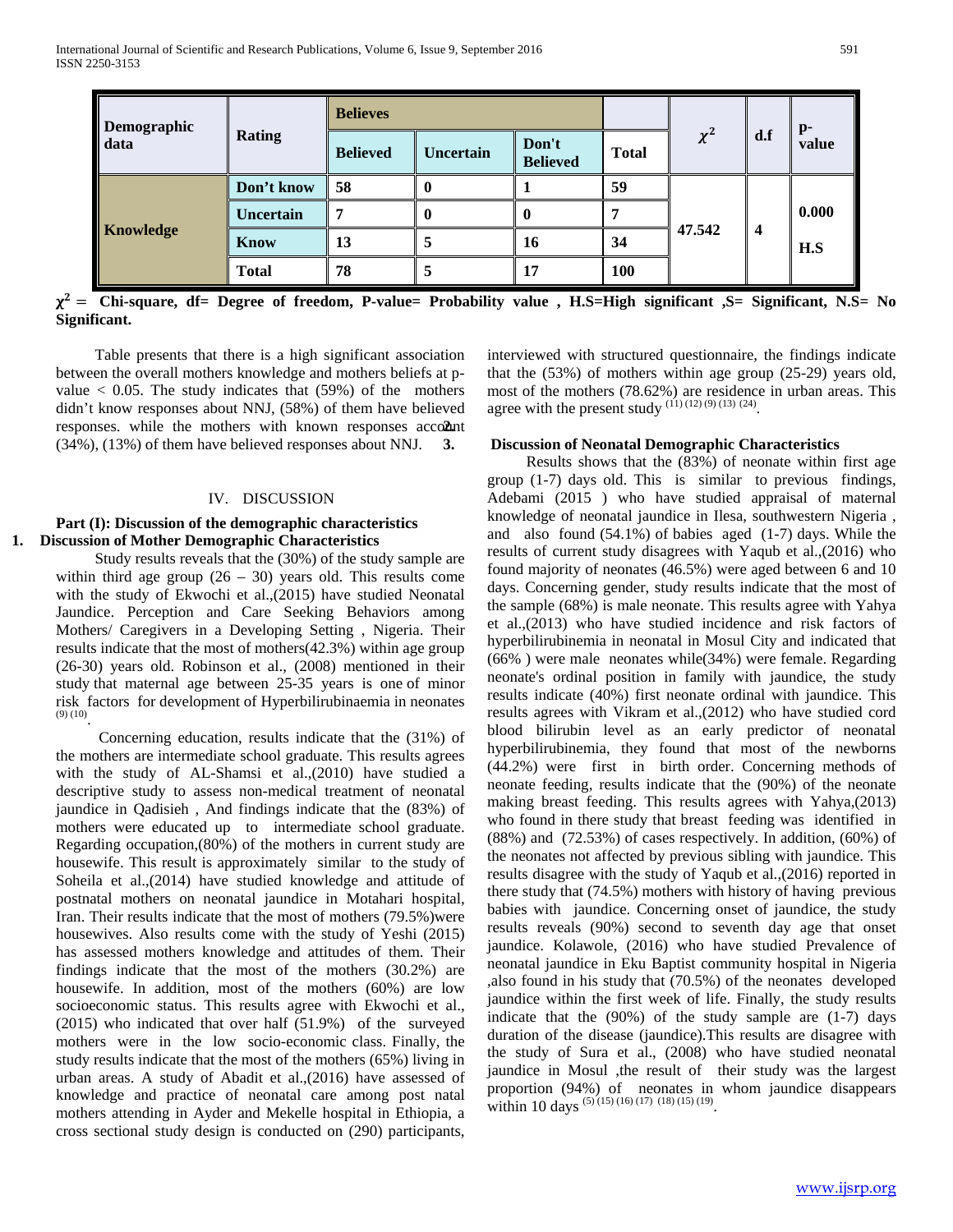## Part (II): Discussion of the Mothers' knowledge towa#ds **Care of Neonatal Jaundice:**

The majority of mothers responses about knowledge responses were (59%) had didn't know, (34%). Knew and (7%) mothers are good responses (pass). uncertain. This results are consistent with the study of Goodman al.,(2014) found in there study that (50%) of the mothers had one family. poor knowledge and (16.7% ) of them had good knowledge about NNJ  $^{(20)(\bar{2}1)}$ .

## Part (III): Discussion of the Mothers' Beliefs towards Car&of **Neonatal Jaundice**

 Results revealed that most mothers' responses about beliefs towards care of NNJ are believed according to mean of scores, these responses were (78%) had believed, (17%) didn't believed and (5%)Uncertain. Dash (2013) reported (30%) of mothers had positive attitude towards the management of NNJ. Mothers' misconceptions about NNJ lead to a long delay after jaundice appears and before the first visit of a doctor and may cause some side effects on the baby (Soheila et al.,2014). Delay in seeking care promptly for NNJ, as a major contributor to adverse neurological disorders, this shows the importance of time in management of NNJ (Olusanya et al.,2014). Khalesi and Rakhshani ,(2008)show that many complications of NNJ have occurred because of lack of attention, self-treatment and also other beliefs as use of inappropriate medicine, fluorescent light or avoiding some foods as dates and raisin are prevalent. However, none of these has an acceptable effect  $^{(22) (12) (\hat{8}) (23)}$ .

## **Part (IV): Discussion of the Association between Mothers' knowledge and their Beliefs**

 Results indicate that there is a high significant association mothers' knowledge and their beliefs at P<0.05. The study indicates that (59%) of the mothers have wrong answers about NNJ, (58%) of them have believed responses, and (1%) of them have don't believed responses about wrong beliefs of NNJ. While the mothers with correct answers account (34%), (13%) of them have believed responses , and (16%) of them have don't believed responses about wrong beliefs of NNJ. This results agree Khalesi and Rakhshani ,(2008) had assessed knowledge, attitude and behavior of mothers on neonatal jaundice. Their findings indicate that it was not sufficient knowledge about causes, complications, harmful symptoms and prevention of NNJ, and found direct correlation between knowledge, attitude and behavior (P<0.001)  $(23)$ 

## V. CONCLUSION

- 1. It is found that the most of sample are young mother within age group (26-30 years old) and most of them, Intermediate school graduate, which most of them a housewife and most of the mothers (65%) living in urban areas.
- 2. The most (53% and 50%) of mothers got information concerning neonatal jaundice from doctors and nurses respectively.
- 3. The mothers knowledge towards care of neonatal jaundice is fail due to lack of educational programs or mothers perceptions concerning jaundice disease.

The mothers beliefs towards care of neonatal jaundice is believed responses as (negative beliefs).

towards care of NNJ are fail according to mean of scores, these concepts, signs and symptoms and treatment of neonatal jaundice, The mothers knowledge in term of knowledge about general

et al.,(2015) who found in the study that (68.9%) of the level of education, socioeconomic status, neonate's age, neonate's mothers had a poor level of knowledge. And so Rahimi et ordinal position in family and baby affected neonatal jaundice in Mothers' knowledge significantly association with their age,

> Mothers' beliefs significantly association their age, level of education , residential area, socioeconomic status, baby affected neonatal jaundice in one family and duration of the disease.

#### VI. RECOMMENDATION

- 1. Education to the mothers should be routinely offered during antenatal visits and postnatal.
- 2. Targeted public enlightenment program and education should be done to improve the level of awareness and attitude on infant health and newborn jaundice.
- 3. Nurses should advise mothers to promotion and support for successful breastfeeding when their newborns develop jaundice.
- 4. Training courses for all staff that work in pediatrics wards in relation to mothers health education towards child care in general and especially about children with jaundice health care program.
- 5. The mass media should be encouraged to play important role for disseminate more information on neonatal jaundice.
- 6. Future studies can be conducted to involve a national level and make instructional program for mothers towards their beliefs about jaundice diseases.
- 7. Further studies should be made to identify the factors that affect mothers knowledge and beliefs towards jaundice diseases.

 Comparative study that can be conducted to evaluate mothers beliefs between urban and rural areas.

#### **REFERENCES**

- [1] Coughlin Mary: Transformative nursing in the NICU: trauma-informed ageappropriate care ,1st ed. ,USA , Springer Publishing Company, LLC , 2014 ,PP. 21-27 , 87.
- [2] Egube BA.,Ofili AN.,Isara AR.,Onakewhor JU.: Neonatal jaundice and its management: Knowledge, attitude, and practice among expectant mothers attending antenatal clinic at University of Benin Teaching Hospital, Benin City, Nigeria . Nigerian Journal of Clinical Practice ,16 (2) , 2013 ,pp. 188- 200 .
- Kliegman R. M., Stanton B. F., Geme III J., Schor N., Behrman R.: Nelson Textbook of Pediatrics, 20th ed. ,Canada, Elsevier, Inc., 2016 , ,p.p. 871- 887, 1757, 1923.
- [4] Egube, B.,Ofili AN.,Isara AR.,Onakewhor JU.: Neonatal jaundice and its management: Knowledge, attitude, and practice among expectant mothers attending antenatal clinic at University of Benin Teaching Hospital, Benin City, Nigeria . Nigerian Journal of Clinical Practice ,16 (2) , 2013 ,pp. 188- 200.
- [5] Adebami O. J. :Appraisal of maternal knowledge of neonatal jaundice in Ilesa, Southwestern Nigeria: what implications for persistence of acute bilirubin encephalopathy in developing countries. Basic Research Journal of Medicine and Clinical Sciences, 4(6) ,June 2015 , pp. 156-163.